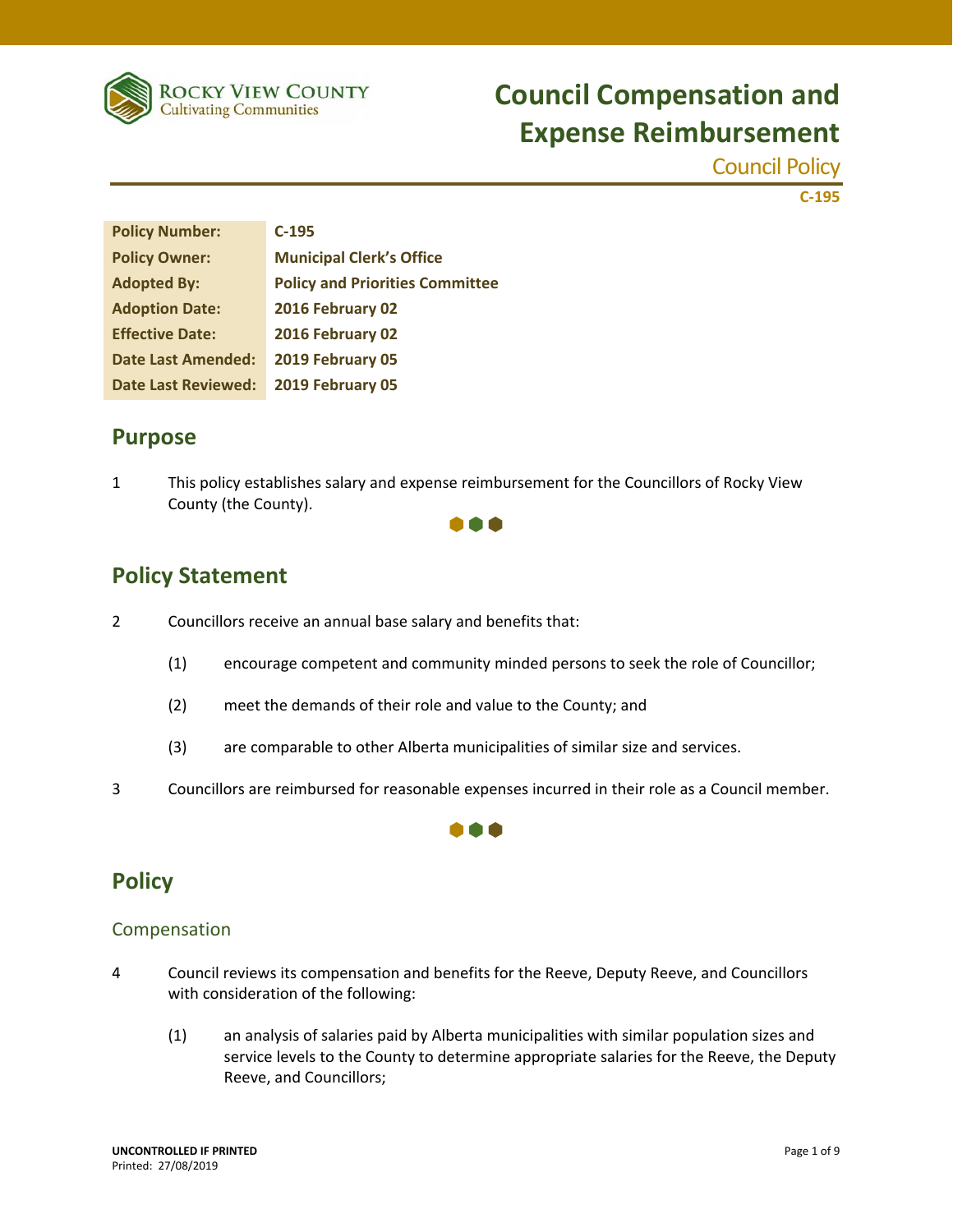

### Council Policy

 **C‐195**

- (2) salaries are adjusted annually for cost of living to the same percentage as provided to County employees; and
- (3) the adjustment of benefit coverage to reflect changing practices of the County and of other similar municipalities.
- 5 Councillors receive an annual base salary that is paid on a bi-weekly basis.
- 6 Ad hoc committee work may be eligible for compensation if determined by Council, on a case‐ by-case basis, to be of significant importance to the whole County and to a Councillor's time commitment.
- 7 Councillors are provided the following benefits:
	- (1) basic group life and accidental illness insurance coverage of three times the annual salary. The County pays 100% insurance premiums;
	- (2) the same extended medical and dental coverage as provided to County Administration. The County pays 100% of medical premiums and 50% of dental premiums;
	- (3) a \$2,200 annual contribution towards a registered retirement pension plan;
	- (4) a health spending account in the amount of 1% of the Councillor's annual salary per calendar year; and
	- (5) access to the Employee and Family Assistance Program.
- 8 Councillors may choose to receive County information technology devices, including:
	- (1) a smartphone, and
	- (2) either a laptop or tablet computer (a tablet), such as but not limited to an iPad Pro or Microsoft Surface Book,

to connect to County systems, unless a Councillor chooses to use their own compatible devices.

- 9 Councillors must return the smartphone within 30 days after their term has ended.
- 10 Councillors may keep the laptop or tablet issued to them under section 8(2) of this policy after their term has ended. If a Councillor chooses to keep the laptop or tablet, they must arrange for a review and cleaning of the device by Rocky View County Administration within 30 days of the end of their term.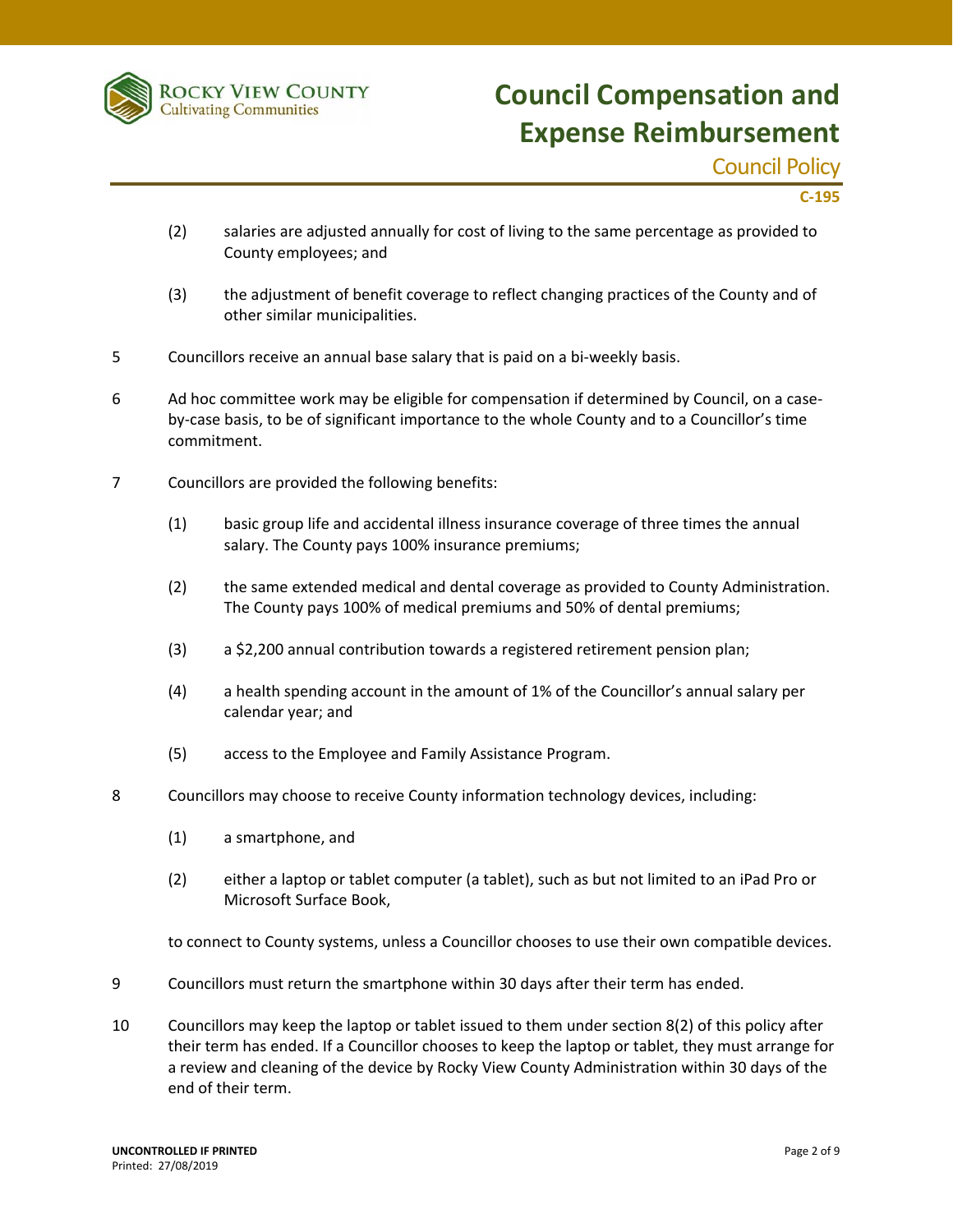

Council Policy

 **C‐195**

11 Councillors are provided a tax free parking stall at the County Hall.

#### Expenses

- 12 The Reeve must approve an expense in order the expense to be reimbursed, except when the expense is claimed by the Reeve. Expenses claimed by the Reeve must be approved by the Deputy Reeve in order to be reimbursed.
- 13 Councillor expense claims for travel, mileage, accommodations, and meals are reimbursed at the same rates as County employees and in accordance with Appendix A.
- 14 Mileage rates are set annually using the rate determined by Canada Revenue Agency.
- 15 Councillors who choose to use their personal mobile phone instead of the smartphone offered under section 8 of this policy are reimbursed up to a maximum of \$200.00 per month to cover County related calls.
- 16 Councillors who do not use a mobile phone do not receive an allowance.
- 17 Councillors may be reimbursed for successful completion of a Training Course. Reimbursement of Tuition Fees and Ancillary Fees, combined, is limited in accordance with Appendix A.
- 18 A Training Course must be related to a Councillor's role or duties. A list of course topics presumed to be related to a Councillor's role or duties is provided in Appendix B;
- 19 In determining whether to approve a Councillor's request for reimbursement of a Training Course, the Reeve must consider all the relevant circumstances, including whether:
	- (1) the Councillor achieved a passing grade;
	- (2) it is likely to contribute to the Councillor's knowledge of their role as a Councillor;
	- (3) it is provided by a reputable organization or school; and
	- (4) it is likely to positively impact the Councillor.
- 20 Alcohol expenses related to hospitality events that support intergovernmental relationships are eligible for reimbursement.
- 21 Expenses related to Community Engagement within a Councillor's electoral division are eligible for reimbursement, up to a maximum of \$2,500.00 per budget year per Councillor, if: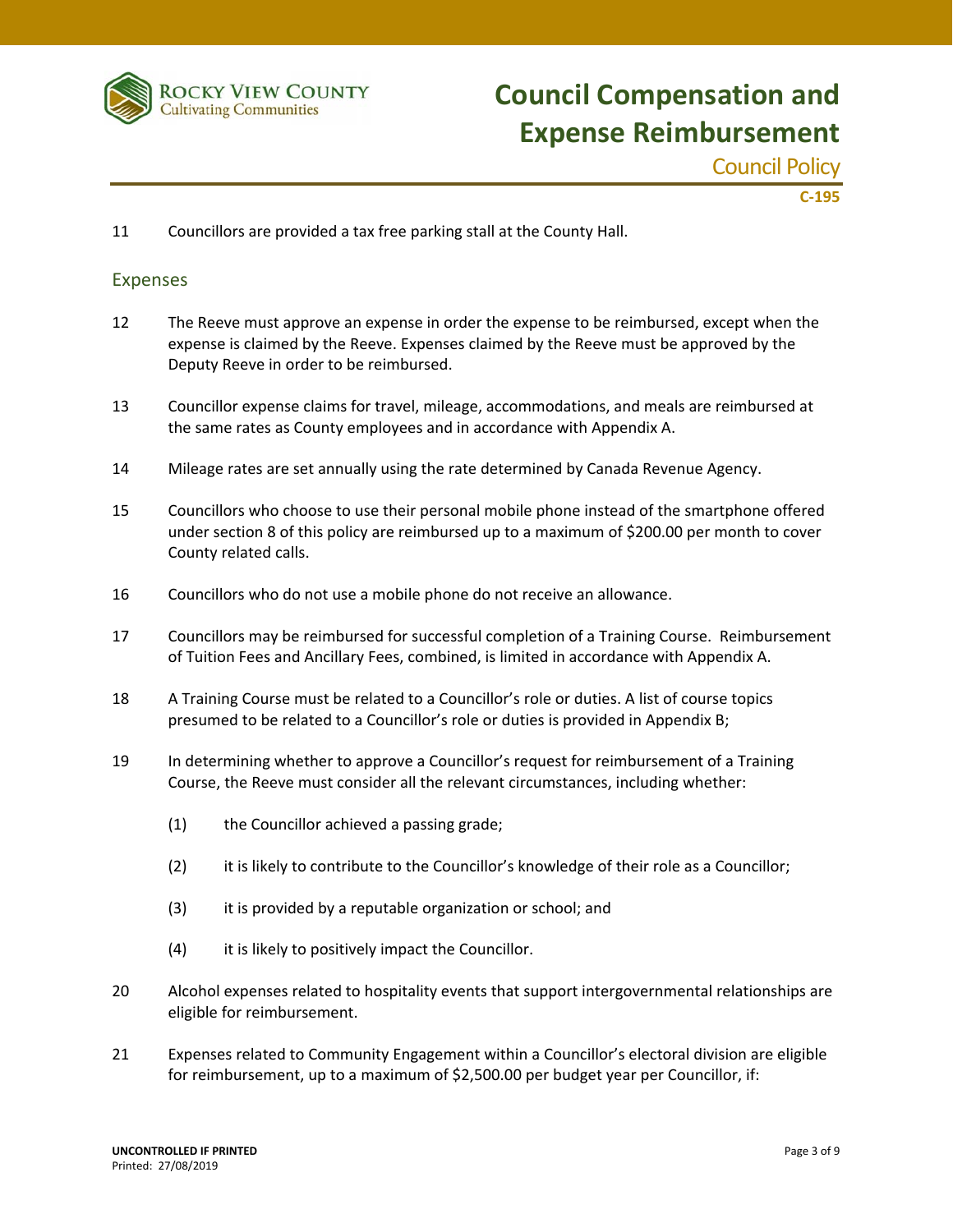

### Council Policy

 **C‐195**

- (1) the claimed expenses are related to renting meeting space, advertising, hosting expenses, small gifts to recognize milestones, and for participation in community events; and
- (2) the expense is not incurred within six months of a municipal election.
- 22 Expenses outside of this policy are subject to reimbursement at the sole discretion of the Reeve.

 $\bullet \bullet \bullet$ 

### **References**

| <b>Legal Authorities</b>              | $\bullet$ | Municipal Government Act, RSA 2000, c M-26 |
|---------------------------------------|-----------|--------------------------------------------|
| Related Plans, Bylaws, Policies, etc. |           | n/a                                        |
| <b>Related Procedures</b>             |           | n/a                                        |
| Other                                 |           | n/a                                        |
|                                       |           |                                            |

## **Policy History**

|                                                       | $\bullet$ | 2019 February 05 - Income Tax Act changes; Keeping County                                                                                            |
|-------------------------------------------------------|-----------|------------------------------------------------------------------------------------------------------------------------------------------------------|
| Amendment Date(s) - Amendment                         |           | supplied IT devices after term added; Alcohol expenses                                                                                               |
| <b>Description</b>                                    |           | reimbursement added; Community Engagement                                                                                                            |
|                                                       |           | reimbursement added.                                                                                                                                 |
| Review Date(s) - Review Outcome<br><b>Description</b> | $\bullet$ | 2018 December – Update required to account for changes in<br>the Municipal Government Act, RSA 2000, c M-26 and the<br>Income Tax Act, RSC 1985, c 1 |

 $\bullet\bullet\bullet$ 

n a a

### **Definitions**

- 23 In this policy:
	- (1) **"Ancillary Fees"** means a compulsory ancillary fee that is imposed or administered by a given institution in addition to regular Tuition Fees, which a student is required to pay in order to complete a Training Course;
	- (2) "Council" means the duly elected Council of Rocky View County;
	- (3) **"Councillor"** means a duly elected member of Rocky View County Council;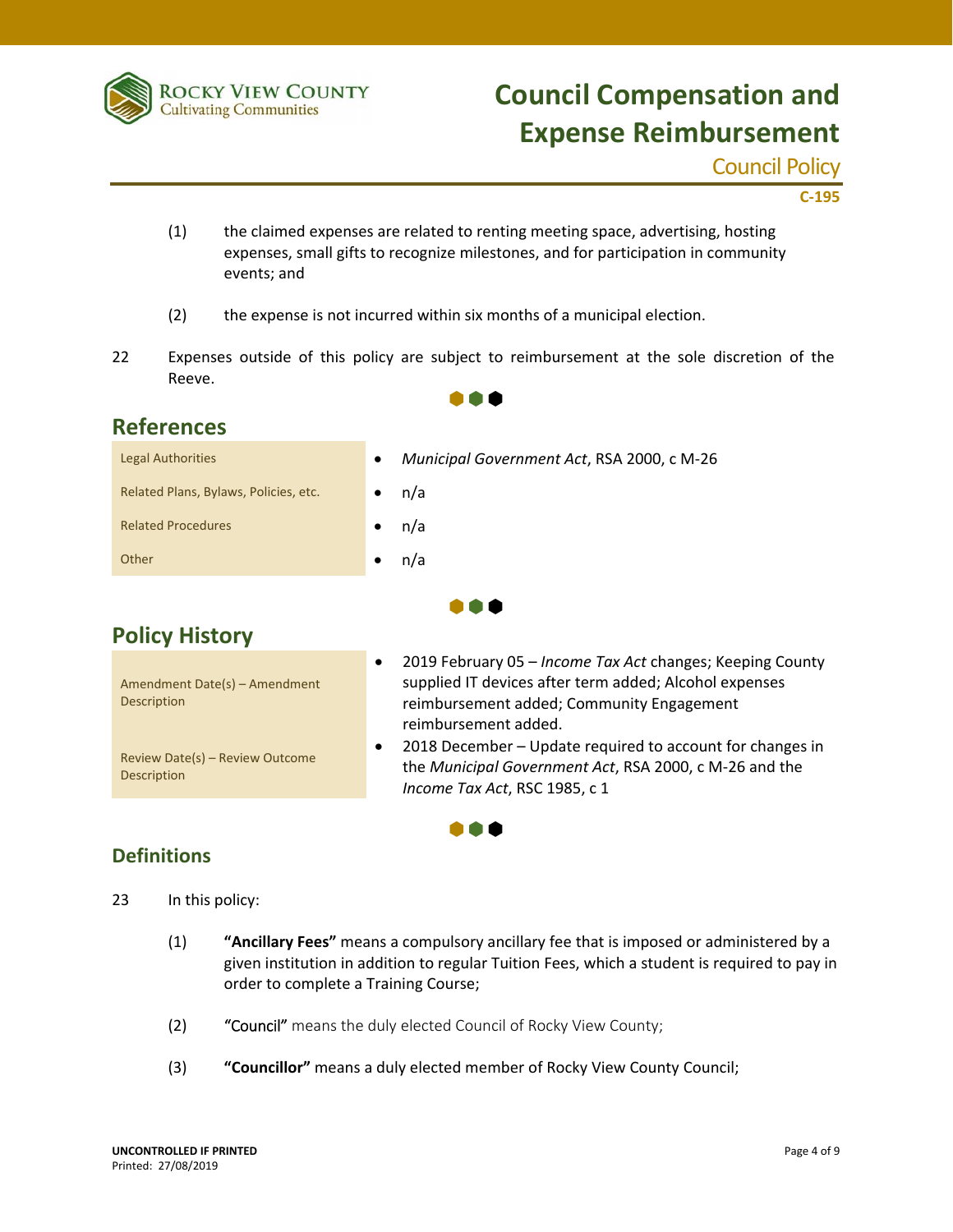

Council Policy

 **C‐195**

- (4) **"Deputy Reeve"** means the Deputy Chief Elected Official of Rocky View County pursuant to the *Municipal Government Act*;
- (5) **"Reeve"** means the Chief Elected Official of Rocky View County pursuant to the *Municipal Government Act*;
- (6) "**Rocky View County**" means Rocky View County as a municipal corporation and the geographical area within its jurisdictional boundaries, as the context requires;
- (7) **"Training Course"** means an individual online or in‐person course or a formal program of study involving more than one course leading to a degree, diploma, certificate, or professional designation. Online courses must be offered by an accredited educational institution; and
- (8) **"Tuition Fees"** means required fees for completing a Training Course.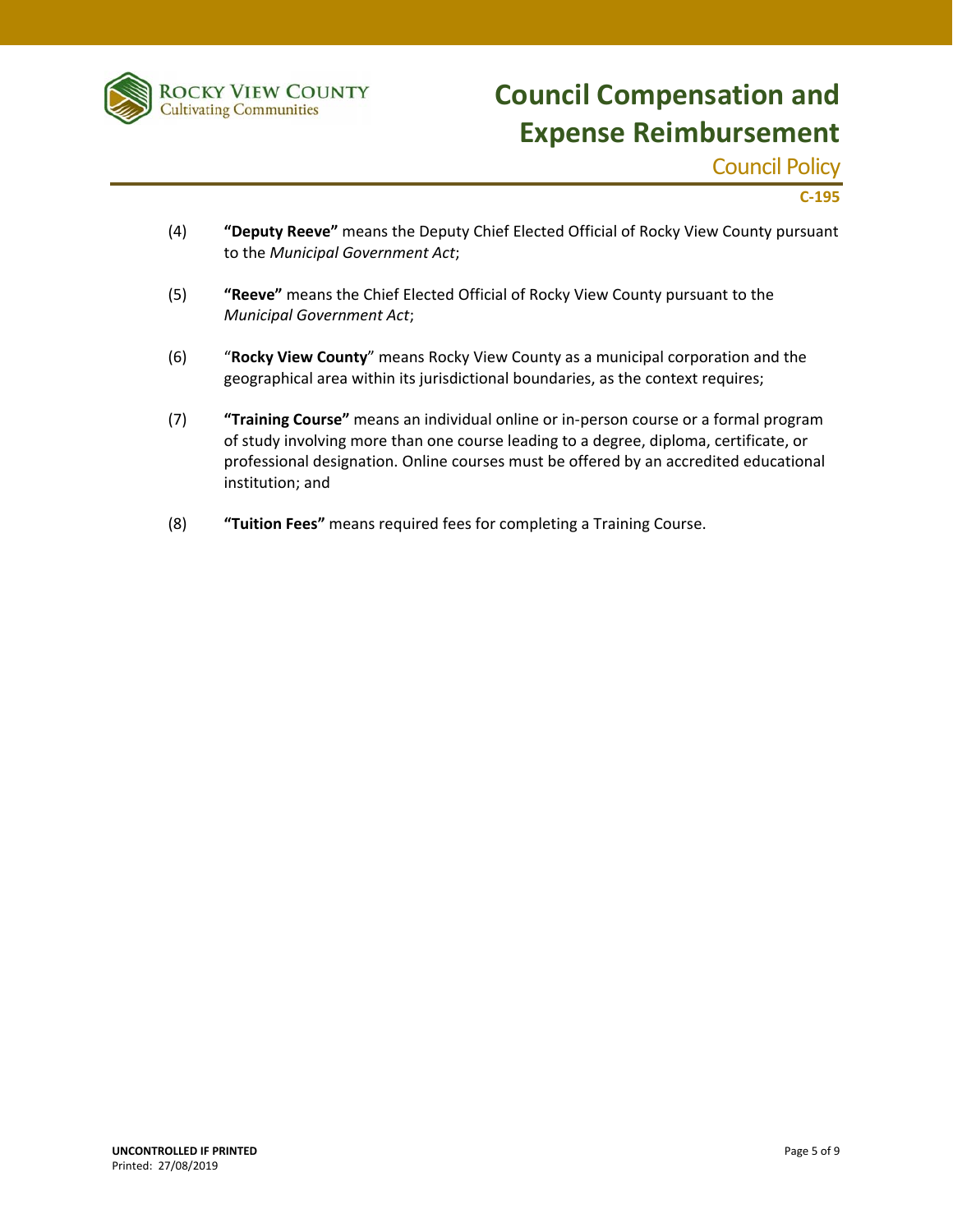

Council Policy

 **C‐195**

## **Appendix A:**

## **Guidelines and Expense Eligibility: Conferences, Training, and Other Business Events**

### Travel

- 1 Only economy travel is eligible for reimbursement.
- 2 Councillors must submit the original ticket or a printed copy of the electronic ticket and payment receipt.
- 3 Councillors who choose to travel by personal vehicle instead of a more economical method:
	- (5) may be reimbursed only to the maximum claim that would have been incurred if the more economical method of travel were used; and
	- (6) must justify the amount claimed.

#### Accommodation

- 4 Councillors are to request government or corporate room rates.
- 5 Councillors must provide detailed itemized receipts that show the amount of Goods and Services Tax (GST) paid.
- 6 In‐room movie rentals are not eligible for reimbursement.
- 7 Councillors who choose private accommodations instead of commercial accommodation:
	- (1) shall ensure the purpose of the business trip is not compromised by the choice of private accommodation; and
	- (2) are eligible to be reimbursed \$50.00 per night with no receipts required.

#### **Meals**

8 For meals that are not provided as part of the business event or conference, the maximum amounts, including gratuities, eligible to be claimed without receipts are: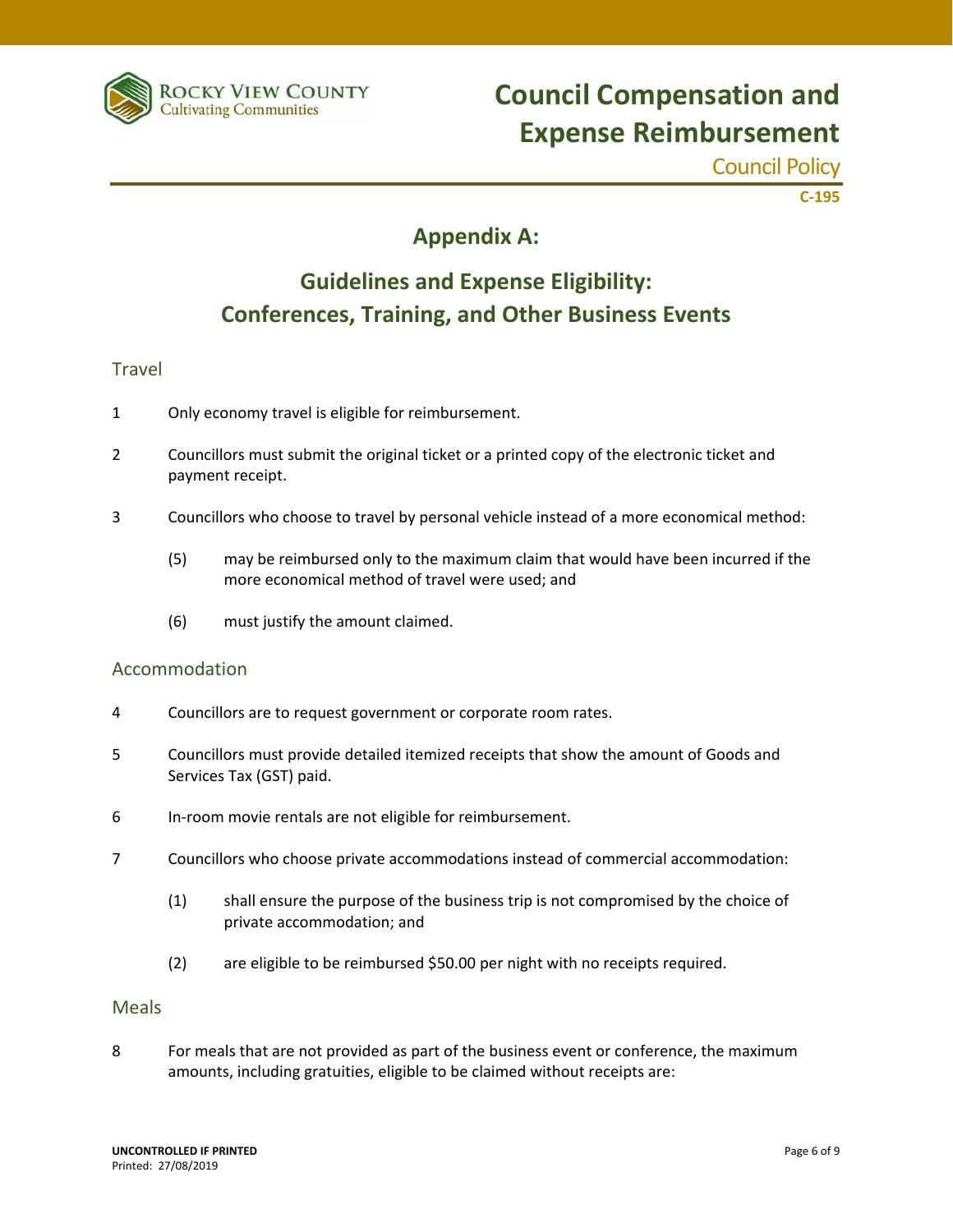

Council Policy

 **C‐195**

- $(1)$  \$15.00 for breakfast;
- (2) \$20.00 for lunch; and
- (3) \$35.00 for supper;

up to a daily maximum of \$70.00.

9 If circumstances require the limits in section 8 of this Appendix are exceeded, the Councillor must provide original receipts itemizing what was purchased to the Reeve for approval.

#### Personal Vehicle Use

- 10 A 'Councillor Expense Form' must be submitted to the appropriate member of Administration, as determined from time to time.
- 11 Councillors using personal vehicles for County business must:
	- (1) be covered by valid third party liability of not less than \$1,000,000; and
	- (2) obtain confirmation from insurance provider that they have appropriate and adequate insurance to cover the business use.
- 12 The confirmation of adequate insurance coverage must be provided to claim the expense.
- 13 There is no reimbursement of additional insurance costs for business use.

#### Vehicle Rental

- 14 For vehicle rentals within Canada,
	- (1) Councillors must advise the vehicle rental company that collision damage insurance is not required and sign the company's waiver;
	- (2) the vehicle rental contract and the waiver must be attached to the reimbursement claim; and
	- (3) Councillors are encouraged to make use of nationally advertised car rental agencies.
- 15 For vehicle rentals outside Canada,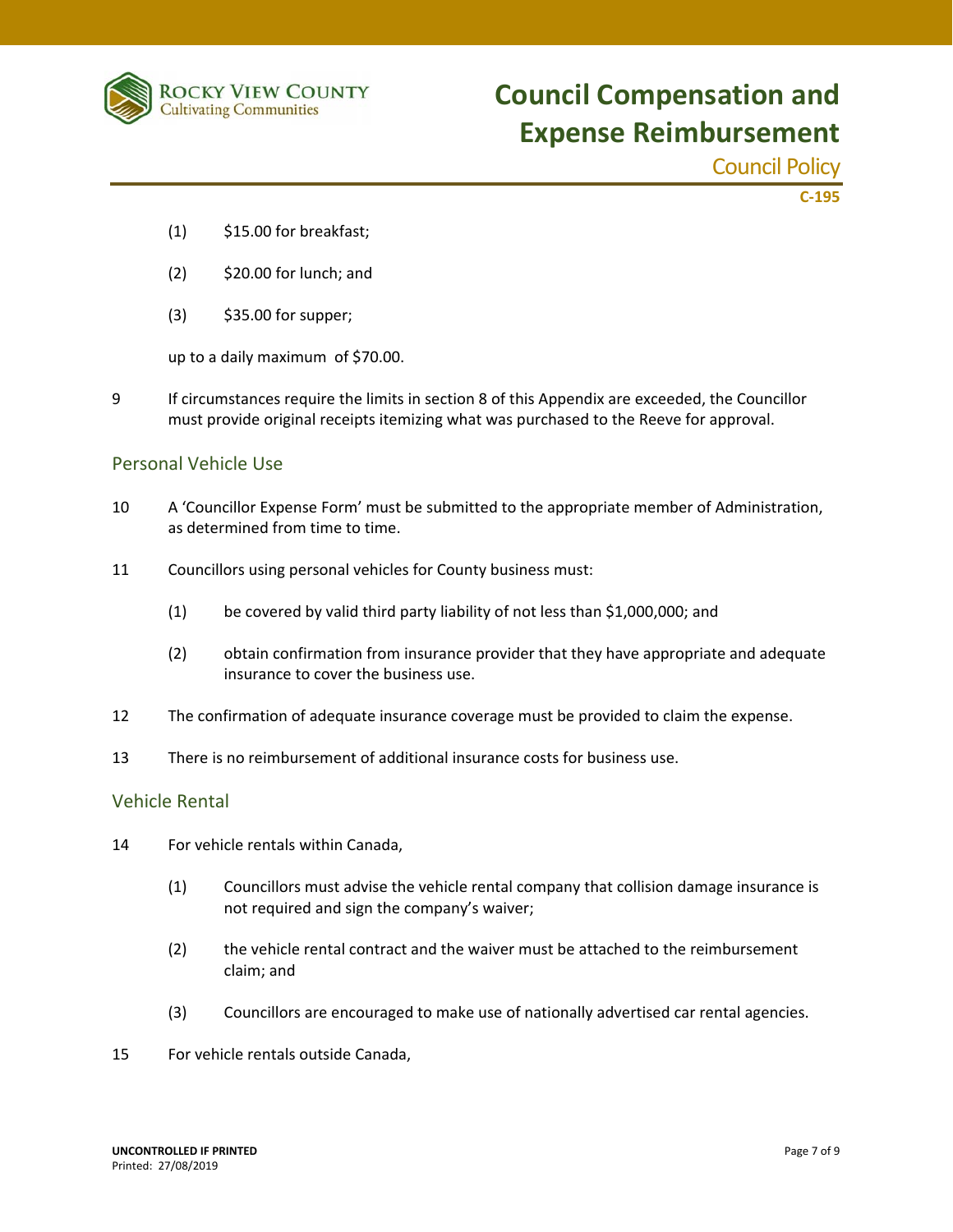

Council Policy

 **C‐195**

- (1) Councillors must advise the vehicle rental company that the collision damage insurance is required; and
- (2) If the vehicle rental contract must be made in the employee's name, Councillors must advise the rental company that the collision damage insurance is required, even if paid with a credit card that provides insurance, such as VISA Gold, as insurance regulations are different in each country and states within the United States of America.

### Conferences, Training, and Other Business Events

- 16 Travel that is required for a conference, or training, such as a workshop, a Training Course, or a seminar, is reimbursed if:
	- (1) the travel directly related to a Councillor's current term; and
	- (2) the travel expenses (e.g. mileage, lodging, meals) are reasonable.

#### Annual Conference and Training Budgets

- 17 Councillors are allocated a discretionary budget annually to carry out their work as an elected official, and for attendance at conferences, workshops, courses, or seminars in the following amounts:
	- (1) Reeve: \$6,000;
	- (2) Deputy Reeve: \$5,000;
	- (3) Councillors: \$4,500.
- 18 Eligible expenses for conferences, workshops, courses, or seminars include registration, accommodations, meals, and travel.
- 19 Once a Councillor has depleted their annual budget, any further requests are either at the Councillor's expense, or must be authorized in advance by Council resolution.
- 20 Attendance at conferences, workshops, courses, and seminars must be confirmed through consultation with the Reeve, or in the case of the Reeve wishing to attend, in consultation with the Deputy Reeve.
- 21 Council attendance at conferences, workshops, courses or seminars must be coordinated by Administration.